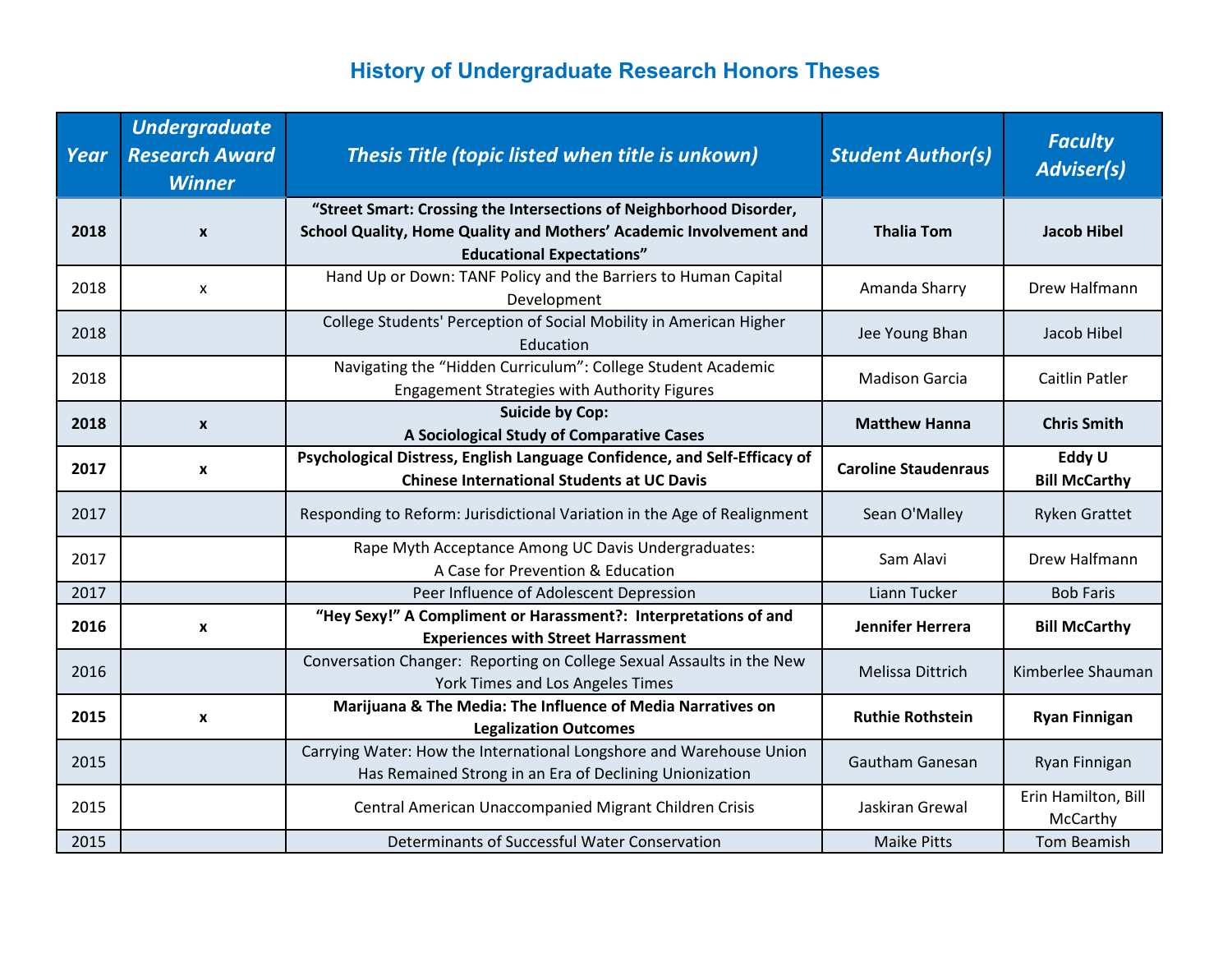| Year | <b>Undergraduate</b><br><b>Research Award</b><br><b>Winner</b> | Thesis Title (topic listed when title is unkown)                                                                                     | <b>Student Author(s)</b>     | <b>Faculty</b><br><b>Adviser(s)</b> |
|------|----------------------------------------------------------------|--------------------------------------------------------------------------------------------------------------------------------------|------------------------------|-------------------------------------|
| 2014 | x                                                              | The Consequences of Alcohol Consumption for Drinking and Non -<br><b>Drinking Students</b>                                           | <b>Shadd Cabalatungan</b>    | <b>Bill McCarthy</b>                |
| 2014 |                                                                | Dressing Up: The Production and Performance of Identity through Drag                                                                 | Rebecca Ewert                | Laura Grindstaff                    |
| 2013 | x                                                              | To Stop or not to Stop? An Analysis of Cyclists' Compliance or<br>Noncompliance with Stop Signs.                                     | <b>Shannon Carter</b>        | <b>Bill McCarthy</b>                |
| 2013 |                                                                |                                                                                                                                      | Araceli Dagio-Rodriguez      |                                     |
| 2013 |                                                                |                                                                                                                                      | Jaclyn Deitch                |                                     |
| 2013 |                                                                |                                                                                                                                      | Kendra Rivas                 |                                     |
| 2013 |                                                                |                                                                                                                                      | Rebecca Lucas                |                                     |
| 2012 | $\pmb{\chi}$                                                   | "Panic over Sexting: Regulating Sexuality in the Age of New Media<br>Technology."                                                    | <b>Ashlyn Jaeger</b>         | <b>Maxine Craig</b>                 |
| 2012 |                                                                | The Ghetto                                                                                                                           | Daniella Moses               | <b>Bruce Haynes</b>                 |
| 2012 |                                                                | Mean Girls and Gossip Girls: Incidence and Mitigation of Social Violence<br>Among Female Adolescents at Saint Madeline's High School | Dominique Sheth              | <b>Bob Faris</b>                    |
| 2012 |                                                                | Headphones                                                                                                                           | Lindamarie<br>Giacopuzzirotz | Deborah Paterniti                   |
| 2012 |                                                                |                                                                                                                                      | Natasha Smith                |                                     |
| 2012 |                                                                | Online Sex Work                                                                                                                      | Rebecca Stern                | Jill Bakehorn                       |
| 2012 |                                                                | <b>Obesity and Nutrition</b>                                                                                                         | Sarah Palmer                 | Drew Halfmann                       |
| 2012 |                                                                | Sociology of Science                                                                                                                 | Shahzeb Kazi                 | <b>Patrick Carroll</b>              |
| 2012 |                                                                | Rape                                                                                                                                 | Sonnen Joedeman              | Mary Jackman                        |
| 2012 |                                                                | <b>Education and Poor Latinos</b>                                                                                                    | Steve Juarez                 | David Kyle, Erin<br>Hamilton        |
| 2012 |                                                                | <b>Tiger Mothers</b>                                                                                                                 | Susan Lee                    | Lalia Kiburi                        |
| 2012 |                                                                |                                                                                                                                      | Vali Mansouri                | John Hall                           |
| 2011 | $\boldsymbol{x}$                                               | Is Alcoholics Anonymous a Religious Organization? Comparing Alcoholics<br><b>Anonymous to Evangelical Christians</b>                 | <b>Laurel Phelan</b>         | <b>John Hall</b>                    |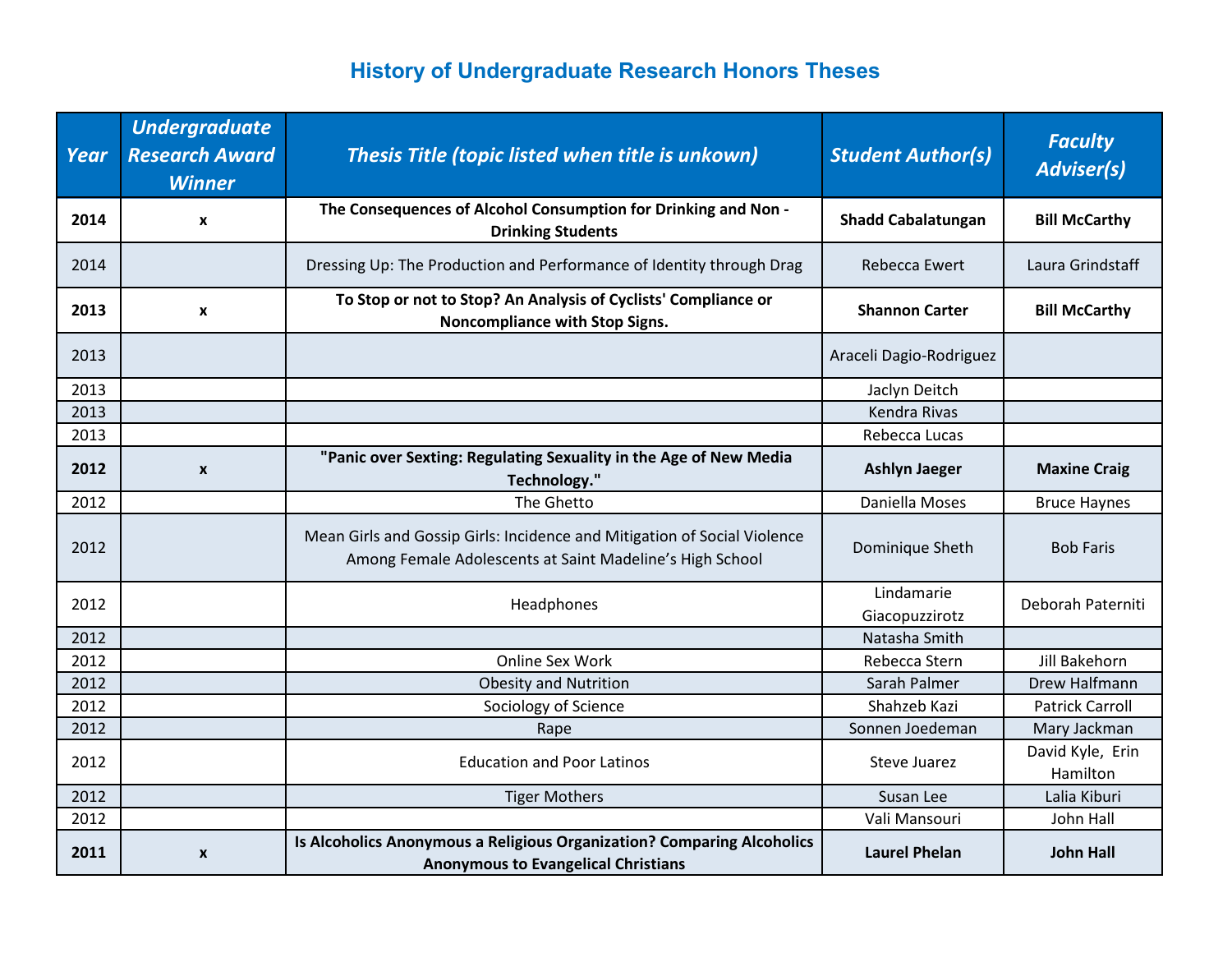| Year | <b>Undergraduate</b><br><b>Research Award</b><br><b>Winner</b> | Thesis Title (topic listed when title is unkown)                                                                                                                            | <b>Student Author(s)</b> | <b>Faculty</b><br><b>Adviser(s)</b> |
|------|----------------------------------------------------------------|-----------------------------------------------------------------------------------------------------------------------------------------------------------------------------|--------------------------|-------------------------------------|
| 2011 |                                                                | Second Shift Part 2                                                                                                                                                         | Abbie Lieberman          | Vicki Smith, Diane<br>Wolf          |
| 2011 |                                                                | <b>Education in Embera Villages</b>                                                                                                                                         | Andrea Suh               | <b>Stephanie Mudge</b>              |
| 2011 |                                                                | Sibling Effects on Educational Attainment                                                                                                                                   | April Saldivar           | Diane Wolf                          |
| 2011 |                                                                | <b>Concerted Cultivation for College</b>                                                                                                                                    | <b>Ashley Severson</b>   | Diane Wolf                          |
| 2011 |                                                                | Laboratory Collaborations and Environmental Factors                                                                                                                         | <b>Clare Mjolsness</b>   | <b>Patrick Carroll</b>              |
| 2011 |                                                                |                                                                                                                                                                             | Iris Lin                 |                                     |
| 2011 |                                                                | <b>Acting Rich</b>                                                                                                                                                          | Jacqueline Clemente      | Erin Hamilton                       |
| 2011 |                                                                | Facebook and Friendship                                                                                                                                                     | Kendra Vejtasa           | Diane Felmlee                       |
| 2011 |                                                                | <b>Latinas Choosing College</b>                                                                                                                                             | Leticia Rodriguez        | Kimberlee Shauman                   |
| 2011 |                                                                | School-context and College Decisions                                                                                                                                        | Michele Yee              | Kimberlee Shauman                   |
| 2011 |                                                                | <b>Transgendered Prisoners</b>                                                                                                                                              | Shauna Madison           | Unknown                             |
| 2011 |                                                                | Labor Market Prep Among College Students                                                                                                                                    | Sophia Huang             | Vicki Smith                         |
| 2010 | X                                                              | Latino/a Students' College-Choice Process: College Information and<br><b>Decisions in School Context</b>                                                                    | <b>Victor Martinez</b>   | <b>Kerstin Lueck</b>                |
| 2010 |                                                                | Health Insurance Beyond Medical Care: life Choices, Gender, and Emotions                                                                                                    | <b>Heather Cantua</b>    | Drew Halfmann                       |
| 2010 |                                                                | Ethnographic Study of Work - and understand how the organization,<br>employees and customers work together to reproduce and maintain<br>distressing organizational dynamics | Jessica Thomas           | Dina Biscoti                        |
| 2010 |                                                                | Exploring Our Moral Roots: A Comparitive Study Between Atheist and<br>Religious College Students                                                                            | Justin Chan              | John Hall                           |
| 2010 |                                                                | In the Pipe, Five by Five: English Commentators of Korean Pro StarCraft                                                                                                     | <b>Justin Huang</b>      |                                     |
| 2010 |                                                                | Hierarchy in social media                                                                                                                                                   | Matt Smidebush           | <b>Fred Block</b>                   |
| 2010 |                                                                | Former Foster Youth and First Generation College Students at UC Davis:<br>Personal and Structural Obstacles in Higher Education                                             | Sarah Porzucki           | Diane Wolf                          |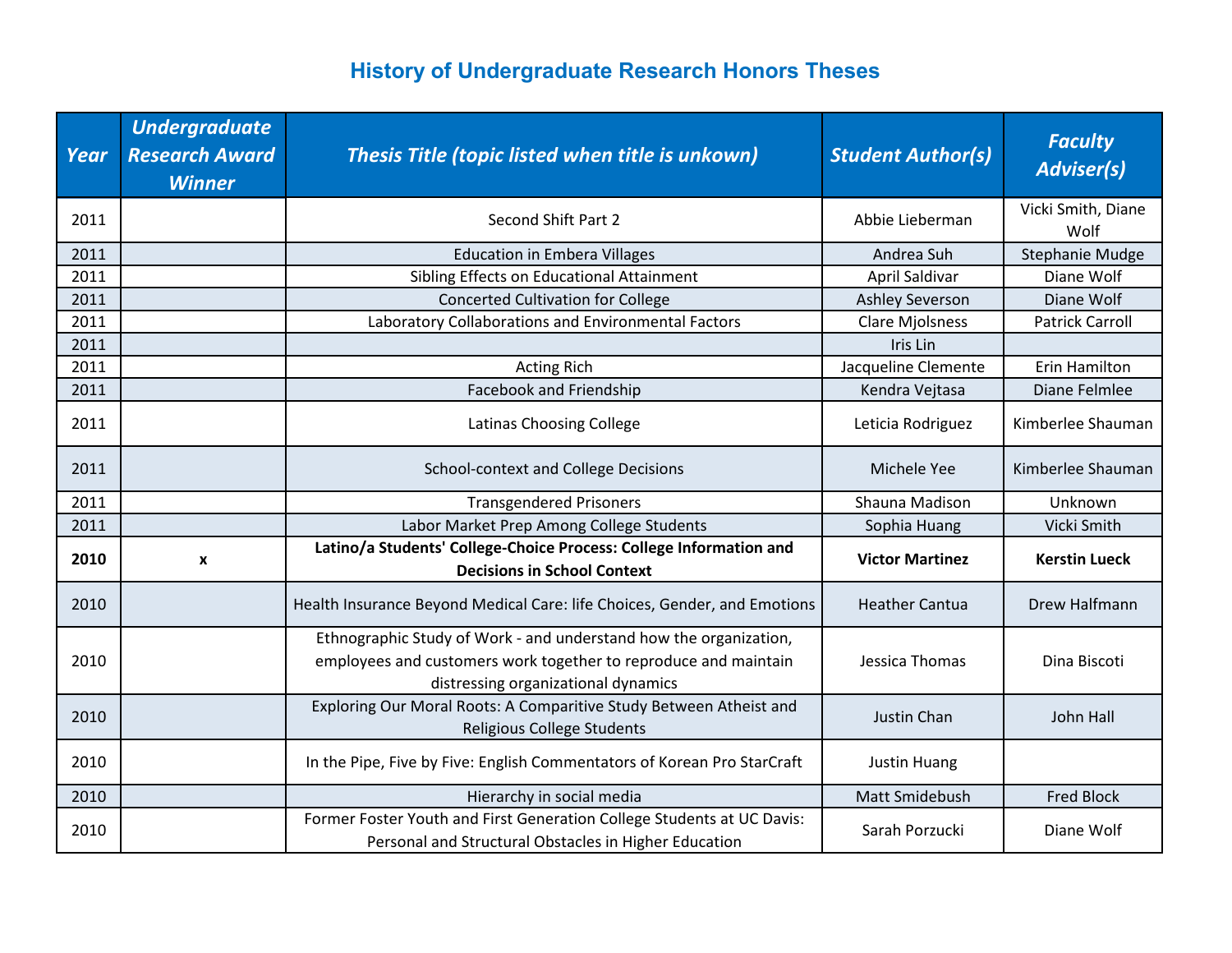| Year | <b>Undergraduate</b><br><b>Research Award</b><br><b>Winner</b> | Thesis Title (topic listed when title is unkown)                                                                                                                                            | <b>Student Author(s)</b> | <b>Faculty</b><br><b>Adviser(s)</b> |
|------|----------------------------------------------------------------|---------------------------------------------------------------------------------------------------------------------------------------------------------------------------------------------|--------------------------|-------------------------------------|
| 2010 |                                                                | African-American Families Adopting Children from Child Welfare System                                                                                                                       | Tina Alexander           | Lalia Kiburi                        |
| 2010 |                                                                | Childfree Movement - identifying motives for embracing a childfree<br>lifestyle, a growing trend exists where individuals or couples consciously<br>and deliberately decide to be childless | <b>Todd Simmons</b>      | Diane Wolf                          |
| 2010 |                                                                | <b>Education of homeless children</b>                                                                                                                                                       | Visnja Milojicic         | Drew Halfmann                       |
| 2009 | $\mathbf{x}$                                                   | Turning Point for Youth: Events That Lead to Desistance                                                                                                                                     | <b>Badiah Haffejee</b>   | <b>Bill McCarthy</b>                |
| 2009 |                                                                | Racial and Ethnic Identity Formation of South Korean Adoptees                                                                                                                               | Adora Wakimoto           | <b>Bruce Haynes</b>                 |
| 2009 |                                                                | Women Working in Animation: Interactions of Gender and Workplace<br>Culture                                                                                                                 | Amber Rankin             | Laura Grindstaff                    |
| 2009 |                                                                |                                                                                                                                                                                             | Andrew Lee               | <b>Bruce Haynes</b>                 |
| 2009 |                                                                | Are You a Man's Man?Join the Club: Hypermasculine Ideology, Male<br>Groups, and Propensity to Rape                                                                                          | Ashlee Gutierrez         | Natalia Deeb-Sossa                  |
| 2009 |                                                                | Let Me Tell you About the Birds and the Bees: Content and Style of Parent-<br><b>Adolescent Sexual Communication</b>                                                                        | <b>Caitlin Hall</b>      | Drew Halfmann                       |
| 2009 |                                                                | The Importance of Race in Adolescent Friendships                                                                                                                                            | Carla Castandeda         | <b>Bill McCarthy</b>                |
| 2009 |                                                                | "Parentification," Family and Satisfaction                                                                                                                                                  | Clarisa Sudarma          | Diane Felmlee                       |
| 2009 |                                                                | The Rising Cesarean Section Birth Rates as a Result of the Medicalization of<br>Birth and the Disempowerment of Women                                                                       | Fottfam Baguio           | Lalia Kiburi                        |
| 2009 |                                                                | Sources of Gender Identity                                                                                                                                                                  | Markee Slagel            | <b>Ellen Robert</b>                 |
| 2009 |                                                                | The Looking Glass of Asian American Women                                                                                                                                                   | May Tsi Ng               | Natalia Deeb-Sossa                  |
| 2009 |                                                                | Race, Ethnicity, and Immigration in Multicultural Nations: National Identity<br>and Perspectives of Immigration in France and the U.S.                                                      | Nicole D. Gallet         | Dina Okamoto, Drew<br>Halfmann      |
| 2009 |                                                                | Mental Health and Latinos: Analyzing the Relationship Between Culturally<br>Specific Education and Mental Health Status                                                                     | Raquel Martin            | Drew Halfmann                       |
| 2008 | $\boldsymbol{x}$                                               | <b>Negotiating Care: Emotion Work Strategies of HIV/AIDS Workers</b>                                                                                                                        | <b>Kristina McKibben</b> | <b>Natalia Deeb-Sossa</b>           |
| 2008 |                                                                | The Critical Transition: Tracking, the Student's Role in the Course Placement<br>Process, and How the School District Policies Impact Students' Educational<br>Opportunities                | Cara E. Patton           | Eric Grodsky                        |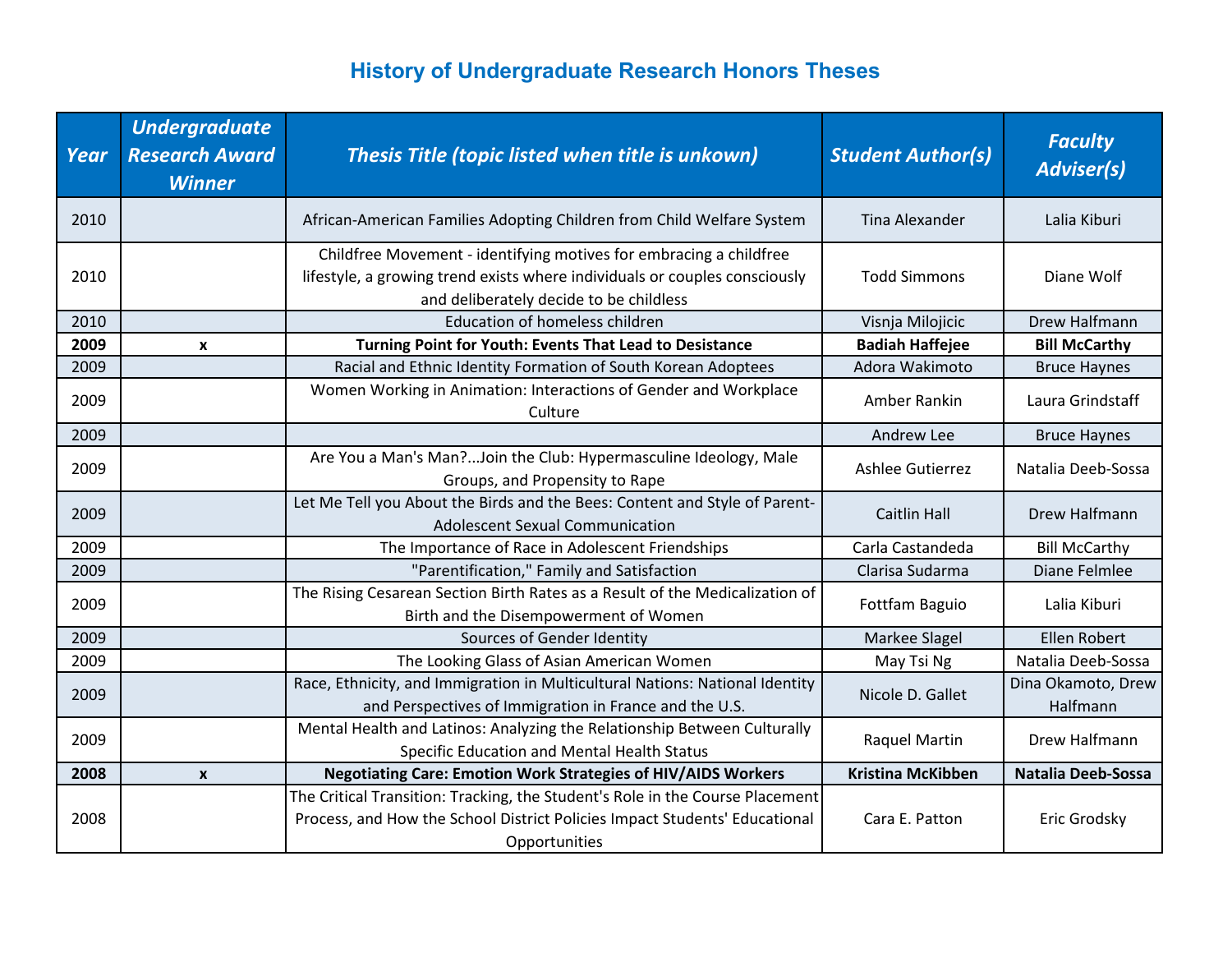| Year | <b>Undergraduate</b><br><b>Research Award</b><br><b>Winner</b> | Thesis Title (topic listed when title is unkown)                                                                                                                            | <b>Student Author(s)</b> | <b>Faculty</b><br><b>Adviser(s)</b> |
|------|----------------------------------------------------------------|-----------------------------------------------------------------------------------------------------------------------------------------------------------------------------|--------------------------|-------------------------------------|
| 2008 |                                                                | Rumbo Al "NORTE": A Study of the Mexican Migrant Experience of<br>undocumented Border Crossings                                                                             | Carlos A. Carbajal       | Dina Okamoto                        |
| 2008 |                                                                | Does Davis P.D. Racially Profile                                                                                                                                            | De'von Lee               |                                     |
| 2008 |                                                                | The Balancing Act, the Fear of being a "Feminist," and the Struggle to be<br>Sexy and Skinny                                                                                | Natalie Wonnenberg       | Drew Halfmann                       |
| 2007 | X                                                              | Rockers or White Kids? Comparing Boundary Work and Racial Awareness<br>in High School Cliques                                                                               | Hayley E. Steffen        | <b>Kerstin Lueck</b>                |
| 2007 |                                                                | Berkeley High: Schools within a School - Examine the success of this<br>structure with 10th grade Latina students through data analysis and<br>interviews.                  | Angela Filingim          | <b>Fred Block</b>                   |
| 2007 |                                                                | Berkeley High School: A Case Study of Educational Innovation                                                                                                                | Angela Fillingim         | <b>Fred Block</b>                   |
| 2007 |                                                                | Blacks are 'Still Up' in Prisons: Institutional Racism in the Criminal Justice<br>System                                                                                    | Avani Patel              | Larry Cohen                         |
| 2007 |                                                                | Race and the Criminal Justice System - Focus on trying to figure out the root<br>of the problem: where in the criminal justice system does this disparity<br>exist and why? | Avni Patel               | Larry Cohen                         |
| 2007 |                                                                | The MTV Video Music Awards: A Look Inside the Mainstream Media's<br>Portrayal of Males in Rock Music                                                                        | <b>Brian Snowden</b>     |                                     |
| 2007 |                                                                | Can Congresswomen Make it Happen? The Effect of Gender on Legislation<br>for Head Start                                                                                     | <b>Emerald Nguyen</b>    |                                     |
| 2007 |                                                                | What's OK In and Out of the Sack? Investigating Expectations in Romantic<br>Relationships                                                                                   | <b>Heather Corbin</b>    |                                     |
| 2007 |                                                                | The Politics of Housing Activism: The Influence of Diversity, Poverty, and<br>Local Context in Oakland and Berkeley                                                         | Julie Thompson           | Drew Halfmann                       |
| 2007 |                                                                | Hurricane Katrina: A look at inter-organizational disaster response                                                                                                         | Kelly O'Bar              | Tom Beamish                         |
| 2007 |                                                                | Gay-Geeks: Superhero Comics and The Hybrid Hegemonic Masculine Bloc                                                                                                         | Nolan Bradley            | Laura Grindstaff                    |
| 2007 |                                                                | Second-Generation Filipino-Americans: Family Conflict and Emotional<br><b>Struggles</b>                                                                                     | Rebecca Rojas            | Diane Wolf                          |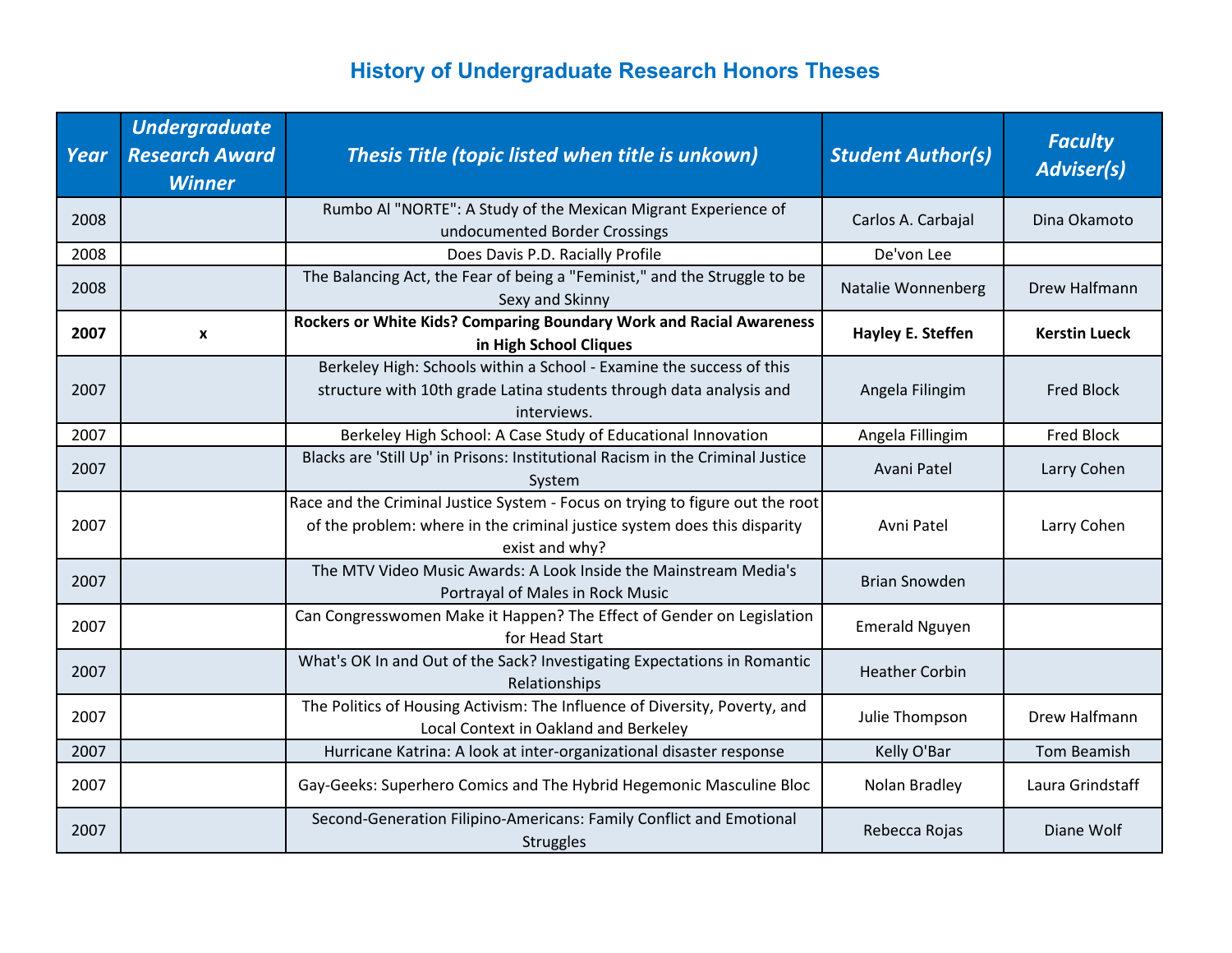| Year | <b>Undergraduate</b><br><b>Research Award</b><br><b>Winner</b> | Thesis Title (topic listed when title is unkown)                                                                                                                                  | <b>Student Author(s)</b>                                                  | <b>Faculty</b><br><b>Adviser(s)</b> |
|------|----------------------------------------------------------------|-----------------------------------------------------------------------------------------------------------------------------------------------------------------------------------|---------------------------------------------------------------------------|-------------------------------------|
| 2007 |                                                                | The New Redline: Symbolic Boundaries Determinants and Consequences of<br><b>Perceived Police Racial Bias</b>                                                                      | Scott Cohen                                                               | <b>Bruce Haynes</b>                 |
| 2007 |                                                                | Fixed-gear bicycling                                                                                                                                                              | <b>Theodore Roffee</b>                                                    | Laura Grindstaff                    |
| 2006 |                                                                | Myths and Enchantment Tales: Attraction and Disillusionment in Same-sex<br><b>Romantic Relationships</b>                                                                          | <b>Carmen Fortes</b>                                                      | Diane H. Felmlee,<br>Ming-cheng Lo  |
| 2006 |                                                                | Productivity in a Pill: A look at the non-medical use of prescription<br>stimulants among college students for academic purposes                                                  | Christopher Bensch                                                        | Norm Skonovd                        |
| 2006 |                                                                | Examining Motivations: Environmentally Sustainable Viticulture in the<br>California Wine Industry                                                                                 | Dagoberto Cortez                                                          | Tom Beamish                         |
| 2005 | $\boldsymbol{x}$                                               | The Extremes of Customer Service: An Ethnography of a Retail Boutique                                                                                                             | Jason K. Logan                                                            | Lyn H. Lofland                      |
| 2005 |                                                                | Political Centralization and the Demonization of Islam in the Middle Ages                                                                                                         | Carlos A. Bravo                                                           | Lyn Lofland                         |
| 2005 |                                                                | What Works? Reducing Recidivism Through an Intensive Probation Program<br>in San Diego                                                                                            | Daniel Y. Ng                                                              | <b>Bill McCarthy</b>                |
| 2005 |                                                                | Putting on the Ritz: How Employees Use Structured Workplace Language in<br>a Northern California Luxury Hotel                                                                     | Julia Van Soelen                                                          | Ming-Cheng Lo                       |
| 2005 |                                                                | Women's Gymnastics: Negotiating Gendered Expectations in Collegiate<br>Sport                                                                                                      | Lisa Bond-Nelson                                                          | Lyn Lofland, Laura<br>Grindstaff    |
| 2005 |                                                                | Davis Honors Challenge: Finish In Four Group                                                                                                                                      | Mario La Marche, Nafeh<br>Malik, Alex Sung, James<br>Sirard, Lauren World | Fred Wood (Interim<br>Vice Provost) |
| 2005 |                                                                | Understanding Volunteer Resistance During Organizational Change                                                                                                                   | Natalie Ragni                                                             | <b>Tom Beamish</b>                  |
| 2005 |                                                                | An End to Welfare Dependence? What Families and Children Have Not<br>Gained From Participation in the California Work Opportunity and<br>Responsibilty to Kids (CalWORKs) Program | Wei-ting Chen                                                             | Drew Halfmann                       |
|      |                                                                | What Happens to Freshmen's Political Orientations During Their First                                                                                                              |                                                                           |                                     |
| 2004 | $\boldsymbol{x}$                                               | Year: A Quantitative Evaluation of Factors Associated With Student                                                                                                                | Kathleen P. Feehan                                                        | <b>Eric Grodsky</b>                 |
|      |                                                                | <b>Attitude Change</b>                                                                                                                                                            |                                                                           |                                     |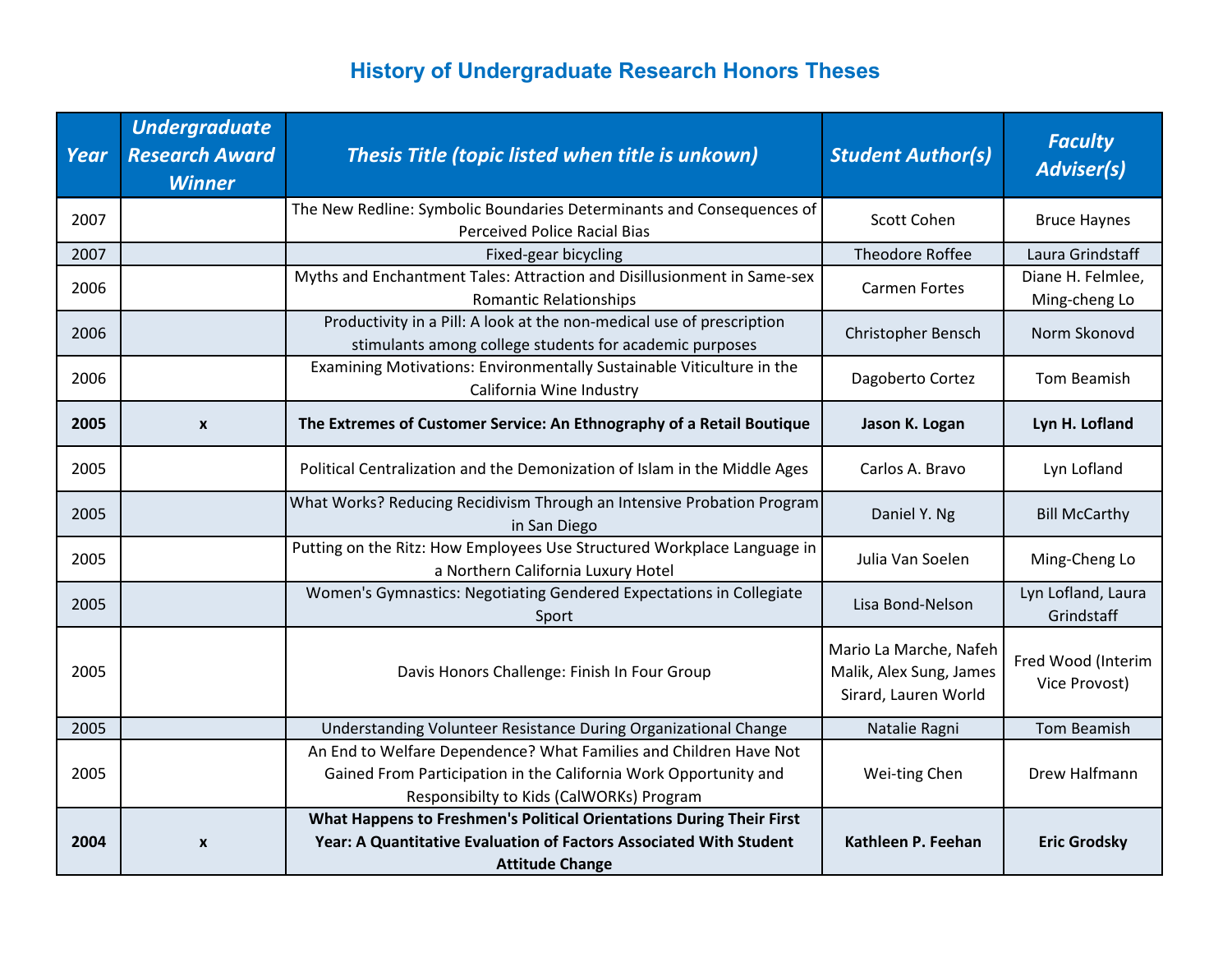| Year | <b>Undergraduate</b><br><b>Research Award</b><br><b>Winner</b> | Thesis Title (topic listed when title is unkown)                                                                                 | <b>Student Author(s)</b> | <b>Faculty</b><br><b>Adviser(s)</b> |
|------|----------------------------------------------------------------|----------------------------------------------------------------------------------------------------------------------------------|--------------------------|-------------------------------------|
| 2004 | X                                                              | Prom Dreams and Prom Reality: Girls' Resistance and Accomodation to<br>Dominant Representations of the High School Prom          | <b>Nichole Zlatunich</b> | <b>Laura Grindstaff</b>             |
| 2004 |                                                                | Subsidized Assimilation or Dollar Diplomacy: Cuban and Haitian<br>Immigration from 1959 to 1965                                  | Fernando A. Murrain      |                                     |
| 2004 |                                                                | Higher Education or Bust: Educational Decision-Making Processes of High<br><b>School Seniors</b>                                 | Laura Bekes              | Dina Okamoto                        |
| 2004 |                                                                | Same-Sex Marriage: Judicial Decision-Making On The Right to Marry                                                                | Michael G. Lagrama       | <b>Ryken Grattet</b>                |
| 2004 |                                                                | Understanding Volunteer Resistance During Organizational Change                                                                  | Natalie Ragni            | <b>Ryken Grattet</b>                |
| 2003 | X                                                              | Studying While "Old": How Midlife Women Students Experience and Cope<br>with Age Difference in the University                    | <b>Robin Pleau</b>       | <b>Kimberlee Shauman</b>            |
| 2003 |                                                                | Prisoners' Perceptions of Goals and Outcomes: Decoupling in California<br>State Prisons, 1870-1989                               | Dorothy W. Johnson       | <b>Patrick Caroll</b>               |
| 2003 |                                                                | The Religious Commitment of College Students: An Examination of<br><b>Theoretical Perspectives</b>                               | Elizabeth Phelan         | <b>Bill McCarthy</b>                |
| 2003 |                                                                | A Newfound Patriotism?                                                                                                           | Erick M. Neussl          | Milmon F. Harrison                  |
| 2003 |                                                                | Organizational Change: Bureaucratic vs. Alternative Social Service Providers                                                     | Mara McDermott           | <b>Fred Block</b>                   |
| 2003 |                                                                | Blind Ambition: A Study of Undergraduate Women Pursing a Graduate<br>Education                                                   | Rachel Ragni             | <b>Bill McCarthy</b>                |
| 2002 |                                                                | Ambiguous Loyalties Among Chilean-Americans: The Impact of September<br>11, 1973 on September 11, 2001                           | Anna Belonogoff          | David Kyle                          |
| 2002 |                                                                | We Interrupt Our Regularly Scheduled Program: Police Violence, Public<br>Perceptions and the Media in New York City              | Valerie Kraml            | <b>Ryken Grattet</b>                |
| 2001 | X                                                              | Navigating Obstacles with Limited Commitment: Understanding Why<br><b>Women Leave Engineering</b>                                | <b>JoAnne Delfino</b>    | <b>Sean O'Riain</b>                 |
| 2001 |                                                                | The In-Between Generation: The Formation of Biculturative Frames of<br>Reference and Social Capital Among Children of Immigrants | <b>Daniel Perry</b>      | Unknown                             |
| 2001 |                                                                | 'Makin' It In High School': How 'At Risk' Kids Stay in High School in Maintain<br><b>Optimistic Aspirations</b>                  | Katherine Chamberlain    | Vicki Smith                         |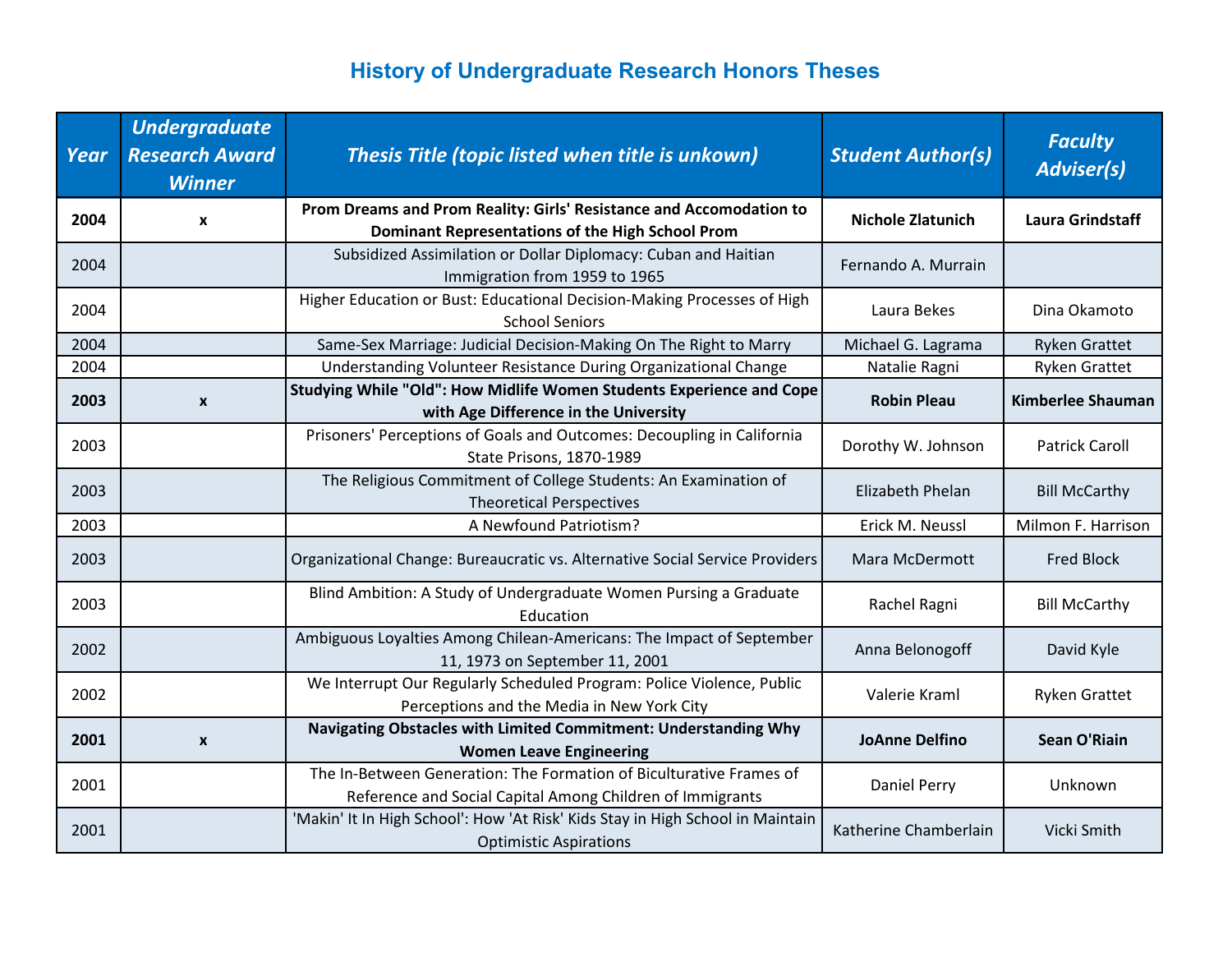| Year | <b>Undergraduate</b><br><b>Research Award</b><br><b>Winner</b> | Thesis Title (topic listed when title is unkown)                                                                                                                                  | <b>Student Author(s)</b> | <b>Faculty</b><br><b>Adviser(s)</b>                         |
|------|----------------------------------------------------------------|-----------------------------------------------------------------------------------------------------------------------------------------------------------------------------------|--------------------------|-------------------------------------------------------------|
| 2000 | X                                                              | Advocating for the De-Stigmatization of Mental Illness: Ideological<br>Foundations, Framing Tactics, and Possibilities of Forging a New Social<br><b>Movement</b>                 | <b>Stephanie Welch</b>   | <b>Laura Grindstaff</b>                                     |
| 2000 |                                                                | The Process of Leaving an Abusive Relationship: The Study of Women<br>Leaving Their Male Abusers                                                                                  | Christina Urrea          | Norman Skonovd                                              |
| 2000 |                                                                | Analysis of California Youth Authority Recidivism in the "Get Tough on<br>Crime" Era                                                                                              | Karla Haber              | Larry Cohen                                                 |
| 2000 |                                                                | I'm Not What They Say I am; You Are: Resisting and Perpetuating the Social<br><b>Construction of the Welfare Mother</b>                                                           | Naomi Rothman            | Carol Joffe                                                 |
| 1999 | X                                                              | Maybe to You We're Disabled, but Not to Us: Ability, Disability, and the<br><b>Construction of Deaf Identity</b>                                                                  | <b>Carey Gray</b>        | <b>Patrick Carroll</b>                                      |
| 1999 |                                                                | Unplanned Choices: Pregnancy Resolution Decisions Among Chicana and<br><b>Caucasian UC Davis Students</b>                                                                         | <b>Christine Carlson</b> | James Cramer                                                |
| 1998 | X                                                              | Gendered Organizations: A Comparative Study of The Boy scouts and Girl<br><b>Scouts</b>                                                                                           | <b>Sarah Knofel</b>      | <b>Vicki Smith</b>                                          |
| 1998 |                                                                | Girl Scouts on the Bench: A Study of Women in the Judiciary                                                                                                                       | Moria Ackley             | Mary Jackman                                                |
| 1998 |                                                                | Women, Income, Status and the Green Revolution in Punjab, India                                                                                                                   | Robin Cheney             | Unknown                                                     |
| 1998 |                                                                | Federally Funded Syringes: Needle Exchange Programs as an HIV Preventive<br>Strategy                                                                                              | Stephanie Stern          | Pamela Forman,<br>Bruce W. Jentleson<br>(Political Science) |
| 1996 | X                                                              | Modeling the Recidivism Among Young Parolees With Varying Ages: The<br>Applicability and Utility of the Cox Proportional Hazards Model                                            | Michael E. Ezell         | <b>Larry Cohen</b>                                          |
| 1996 |                                                                | Real Capitalism For Sale: Securing Employee                                                                                                                                       | Christopher Lewis        | John Hall                                                   |
| 1996 |                                                                | The Influence of Alternative Variables on the Relationship Between AIDS<br>Knowledge and Preventative Sexual Behaviors: An Attempt to Identify<br><b>Effective Areas of Focus</b> | Jesse Alexander III      |                                                             |
| 1996 |                                                                | Inspirations to Succeed: Motivational Factors among High School and<br><b>College Chicano/Mexican Students</b>                                                                    | Sergio R. Chavez         | Vicki Smith                                                 |
| 1996 |                                                                | <b>Consent in Automobile Sales</b>                                                                                                                                                | Chris Lewis              | Vicki Smith                                                 |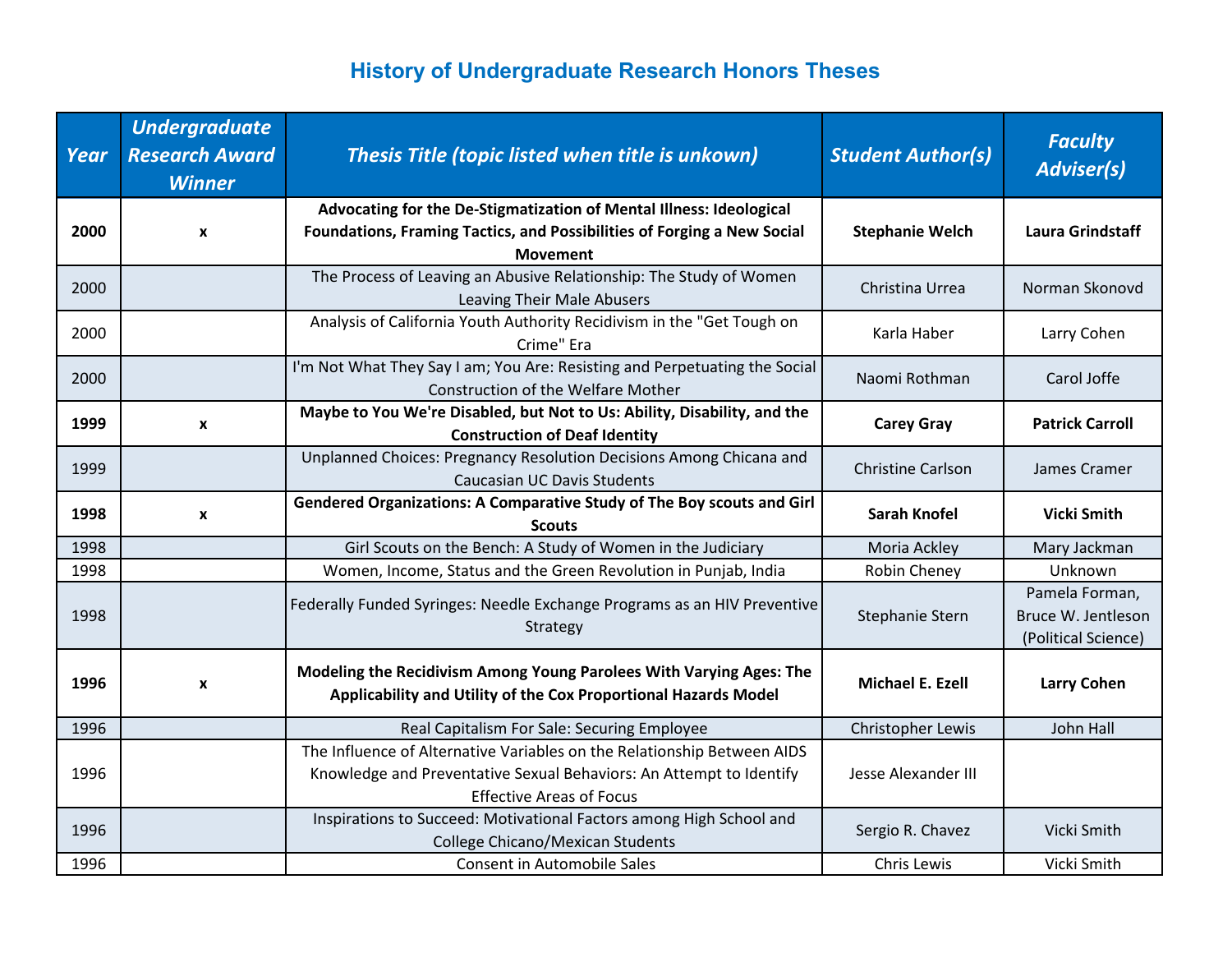| Year           | <b>Undergraduate</b><br><b>Research Award</b><br><b>Winner</b> | Thesis Title (topic listed when title is unkown)                                                                  | <b>Student Author(s)</b>                                                                          | <b>Faculty</b><br><b>Adviser(s)</b>                           |
|----------------|----------------------------------------------------------------|-------------------------------------------------------------------------------------------------------------------|---------------------------------------------------------------------------------------------------|---------------------------------------------------------------|
| 1995           | $\boldsymbol{x}$                                               | <b>Envy and Competition in Same-Sex Friends</b>                                                                   | <b>Amy Mannila</b>                                                                                | <b>John Hall</b>                                              |
| 1995           |                                                                | Education in India: A Comparative Study of Government Sponsored<br>Programs and Community Development Projects    | Sanchita Banerjee                                                                                 | <b>Frank Hirtz</b>                                            |
| 1995           |                                                                | Coping Strategies of Bosnian Abused Children: Using Art as a Tool of<br>Expression                                | <b>Kulsum Tasnif</b>                                                                              | Lyn H. Lofland                                                |
| 1994           | $\boldsymbol{\mathsf{x}}$                                      | Greater Than the Former: Observations on the Construction of<br><b>Community within the Pentecostal Tradition</b> | <b>Milmon F. Harrison</b>                                                                         | Lynn H. Lofland                                               |
| 1994           |                                                                | Discovering Community: Alienation Among First Year Minority Students at<br><b>UC Davis</b>                        | Douglas Tsoi                                                                                      | Jim Cramer                                                    |
| 1994           |                                                                | Korean American Women in Higher Education                                                                         | <b>Julie Park</b>                                                                                 |                                                               |
| 1993           | $\boldsymbol{x}$                                               | Reform in Retreat: France, 1981-83                                                                                | <b>Ronald Ruggiero</b>                                                                            |                                                               |
| 1993           |                                                                | Sitting East of the Postmodern Divide                                                                             | <b>Amber Vierling</b>                                                                             | John R. Hall, Jay E.<br><b>Mechling (American</b><br>Studies) |
| 1993           |                                                                | Déjà vu in the Math Classroom: A Study of Sex Related Difference in<br>Algebra Students                           | <b>Emily Cooper</b>                                                                               | John Walton                                                   |
| 1993           |                                                                | The Death of a Parent: Patterns of Adult Children's Grief                                                         | Angela Din                                                                                        |                                                               |
| 1991           |                                                                | Evaluation of UC Davis Student Housing Satisfaction                                                               | Jason Allie, Landy Fields,<br>David Gaab, Lori Gould,<br>Danielle Stanko, Jennifer<br>Williams    |                                                               |
| 1991           |                                                                | Act Accordingly: An Analysis of Performance in the Workplace                                                      | Paul Donovan Holliday,<br>Jonathan McManus, Ana<br>Delia Rodriguez, Kristin<br>Tice, Ghazi Wossne | <b>Bruce Hackett</b>                                          |
| ?              |                                                                | When the Tables are Turned: A Study of Ethnic Minority Professors at UC<br>Davis                                  | Patty Rhee                                                                                        | Lyn H. Lofland                                                |
| $\overline{?}$ |                                                                | Cheerleading and the Gendered Politics of Sport                                                                   | Rebecca (?)                                                                                       |                                                               |